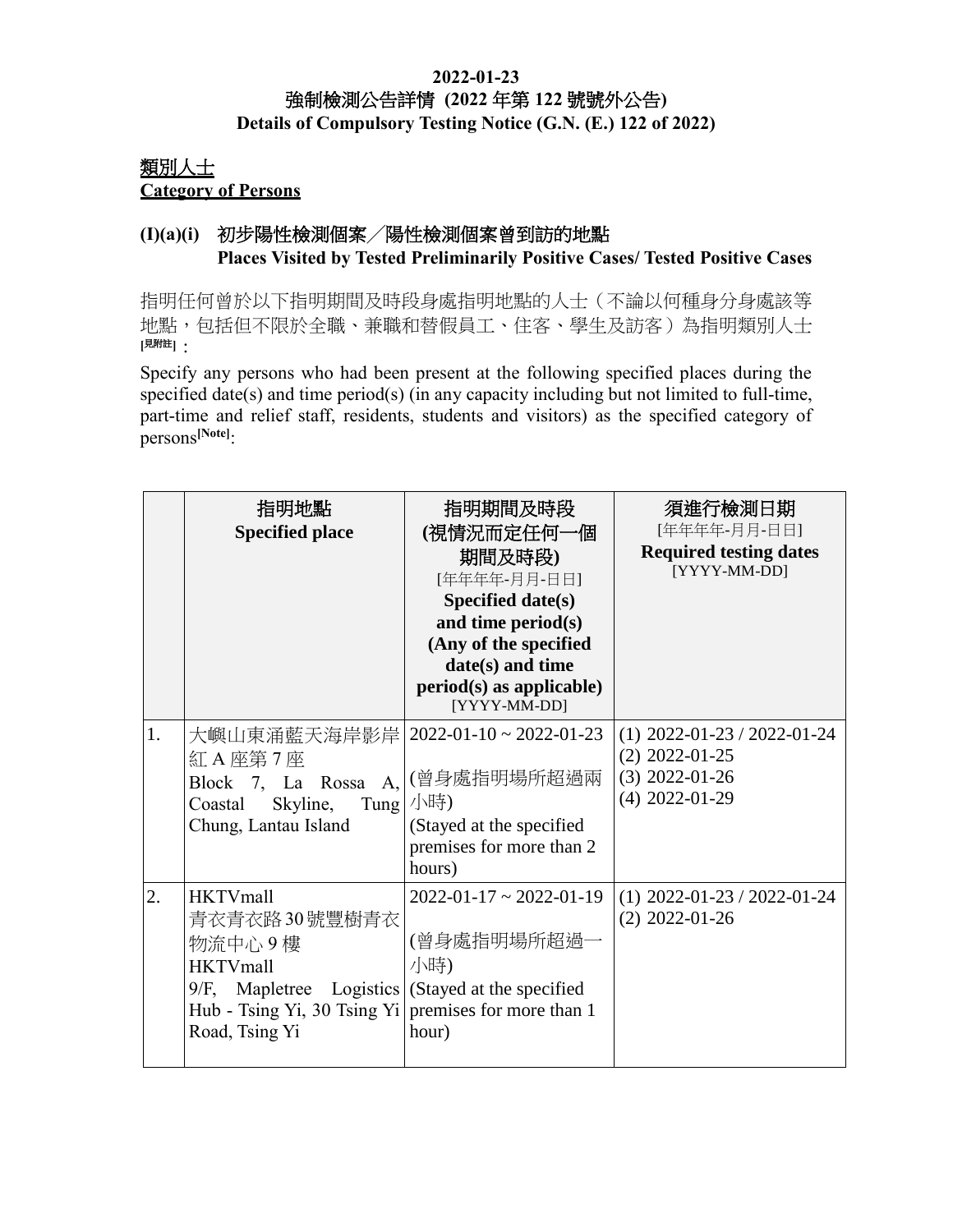|    | 指明地點<br><b>Specified place</b>                                                                                                                                                                                                                                                                                                                      | 指明期間及時段<br>(視情況而定任何一個<br>期間及時段)<br>[年年年年-月月-日日]<br><b>Specified date(s)</b><br>and time period(s)<br>(Any of the specified<br>date(s) and time<br>$period(s)$ as applicable)<br>[YYYY-MM-DD]                           | 須進行檢測日期<br>[年年年年-月月-日日]<br><b>Required testing dates</b><br>[YYYY-MM-DD] |
|----|-----------------------------------------------------------------------------------------------------------------------------------------------------------------------------------------------------------------------------------------------------------------------------------------------------------------------------------------------------|------------------------------------------------------------------------------------------------------------------------------------------------------------------------------------------------------------------------|--------------------------------------------------------------------------|
| 3. | 渠務署<br><del>沙田橋下路 5 號</del><br>Drainage<br><b>Services</b><br><b>Department</b><br>5 Kiu Ha Road, Shatin<br>合約編號 DC/2018/01 地盤<br>人員辦公室<br>沙田橋下路 (沙田海傍(鹹<br>水)抽水站旁)<br>Site Staff Office of Contract<br>No. DC/2018/01<br>Sha<br>Kiu Ha Road,<br>Tin<br>Tin<br>Sha<br>(adjacent<br>to<br>Seafront<br>Water<br>Salt<br>Pumping Station) <sup>1</sup> | $2022 - 01 - 13 \approx 2022 - 01 - 14^2$<br>$2022 - 01 - 17 \approx 2022 - 01 - 18$<br>$2022 - 01 - 19 \approx 2022 - 01 - 20$<br>(曾身處指明場所超過一<br>小時)<br>(Stayed at the specified<br>premises for more than 1<br>hour) | $(1)$ 2022-01-23 / 2022-01-24<br>$(2)$ 2022-01-27                        |
| 4. | 渠務署<br>灣仔告士打道 5 號稅務大<br>樓 44 樓及 45 樓<br>Services<br>Drainage<br>Department<br>44-45/F, Revenue Tower, 5<br>Gloucester Road, Wanchai                                                                                                                                                                                                                 | 2022-01-18<br>(曾身處指明場所超過-<br>小時)<br>(Stayed at the specified<br>premises for more than 1<br>hour)                                                                                                                      | $(1)$ 2022-01-23 / 2022-01-24<br>$(2)$ 2022-01-25                        |

 $\overline{a}$ 

<sup>1</sup> 有關指明地點於 2022 年 1 月 24 日由「渠務署 沙田橋下路 5 號」修改為「合約編號 DC/2018/01 地 盤人員辦公室 沙田橋下路 (沙田海傍(鹹水) 抽水站旁) 」。 The specified place was revised from "Drainage Services Department 5 Kiu Ha Road, Shatin" to "Site Staff Office of Contract No. DC/2018/01 Kiu Ha Road, Sha Tin (adjacent to Sha Tin Seafront Salt Water Pumping Station)" on 24 January 2022.

<sup>2</sup> 有關指明期間及時段於 2022 年 1 月 24 日由「2022-01-19 ~ 2022-01-20」修改為「2022-01-13 ~ 2022- 01-14 2022-01-17 ~ 2022-01-18 2022-01-19 ~ 2022-01-20  $\frac{1}{3}$ The specified date(s) and time period(s) was revised from "2022-01-19 ~ 2022-01-20" to "2022-01-13"

 $\sim$  2022-01-14 2022-01-17  $\sim$  2022-01-18 2022-01-19  $\sim$  2022-01-20" on 24 January 2022.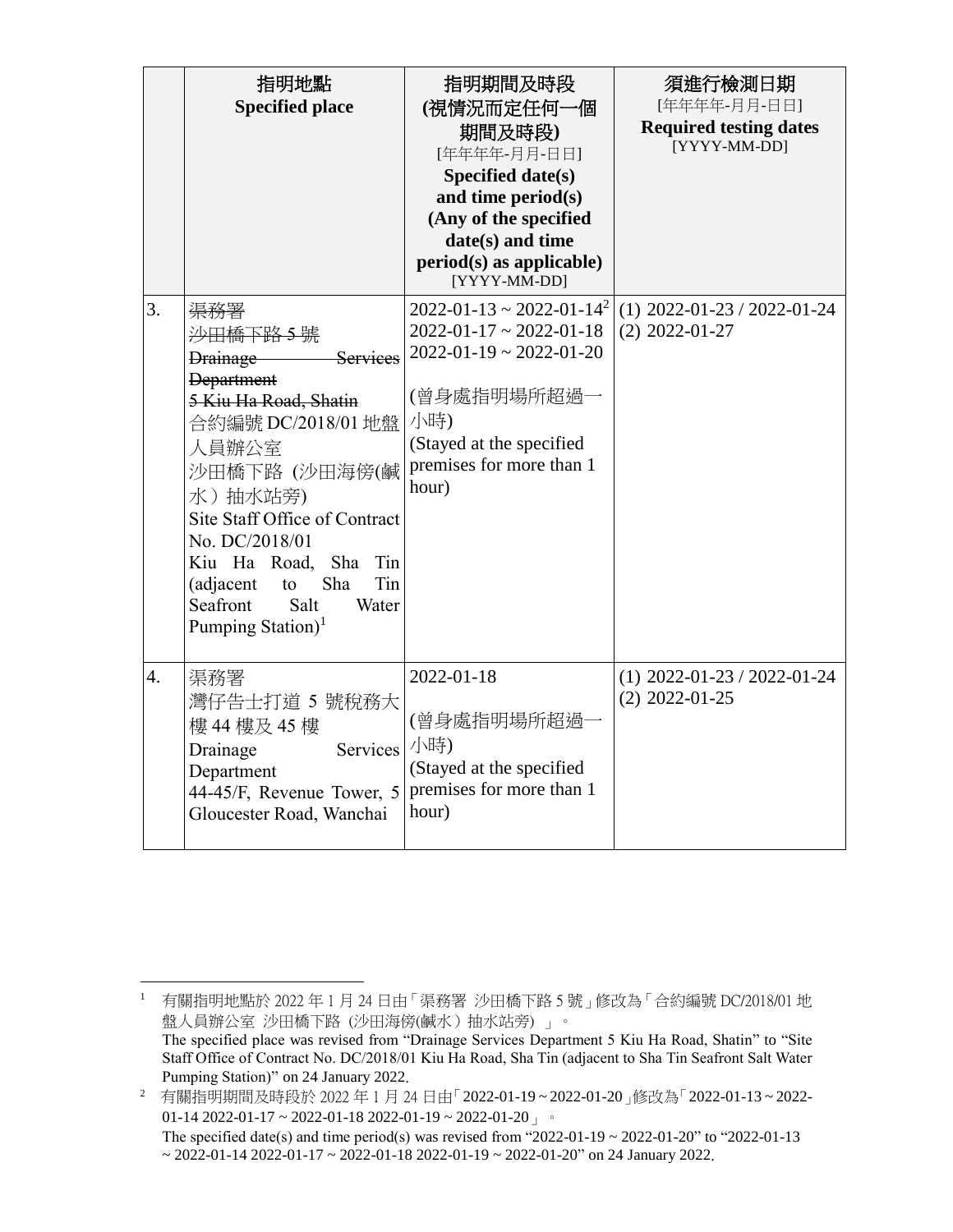|    | 指明地點<br><b>Specified place</b>                                                                       | 指明期間及時段<br>(視情況而定任何一個<br>期間及時段)<br>[年年年年-月月-日日]<br><b>Specified date(s)</b><br>and time period(s)<br>(Any of the specified<br>date(s) and time<br>$period(s)$ as applicable)<br>[YYYY-MM-DD] | 須進行檢測日期<br>[年年年年-月月-日日]<br><b>Required testing dates</b><br>[YYYY-MM-DD] |
|----|------------------------------------------------------------------------------------------------------|----------------------------------------------------------------------------------------------------------------------------------------------------------------------------------------------|--------------------------------------------------------------------------|
| 5. | 小濠灣污水處理廠紫外光<br>消毒間<br>UV Disinfection Building, Siu<br>Ho Wan Sewage Treatment<br>Works <sup>3</sup> | $2022 - 01 - 17 - 2022 - 01 - 184$<br>(曾身處指明場所超過一<br>小時)<br>(Stayed at the specified<br>premises for more than 1<br>hour)                                                                    | $(1)$ 2022-01-23 / 2022-01-24<br>$(2)$ 2022-01-25                        |
| 6. | 獅子會中學<br>葵涌興盛路90號<br>Lions College<br>90 Hing Shing Road, Kwai<br>Chung                              | $2022 - 01 - 15 \approx 2022 - 01 - 19$<br>(曾身處指明場所超過一<br>小時)<br>(Stayed at the specified<br>premises for more than 1<br>hour)                                                               | $(1)$ 2022-01-23 / 2022-01-24<br>$(2)$ 2022-01-26                        |
| 7. | 葵涌蘇浙公學<br>葵涌榮芳路十六號<br>Kiangsu-Chekiang College<br>(Kwai Chung)<br>16 Wing Fong Road, Kwai<br>Chung   | $2022 - 01 - 16 \approx 2022 - 01 - 19$<br>(曾身處指明場所超過-<br>小時)<br>(Stayed at the specified<br>premises for more than 1<br>hour)                                                               | $(1)$ 2022-01-23 / 2022-01-24<br>$(2)$ 2022-01-26                        |

 $\overline{a}$ 

<sup>3</sup> 有關指明地點於 2022 年 1 月 24 日由「小濠灣污水處理廠」修改為「小濠灣污水處理廠紫外光消 毒間」。

The specified place was revised from "Siu Ho Wan Sewage Treatment Works" to "UV Disinfection Building, Siu Ho Wan Sewage Treatment Works" on 24 January 2022.

<sup>4</sup> 有關指明期間及時段於 2022 年 1 月 24 日由「2022-01-17 ~ 2022-01-18」修改為「2022-01-17」。 The specified date(s) and time period(s) was revised from "2022-01-17  $\sim$  2022-01-18" to "2022-01-17" on 24 January 2022.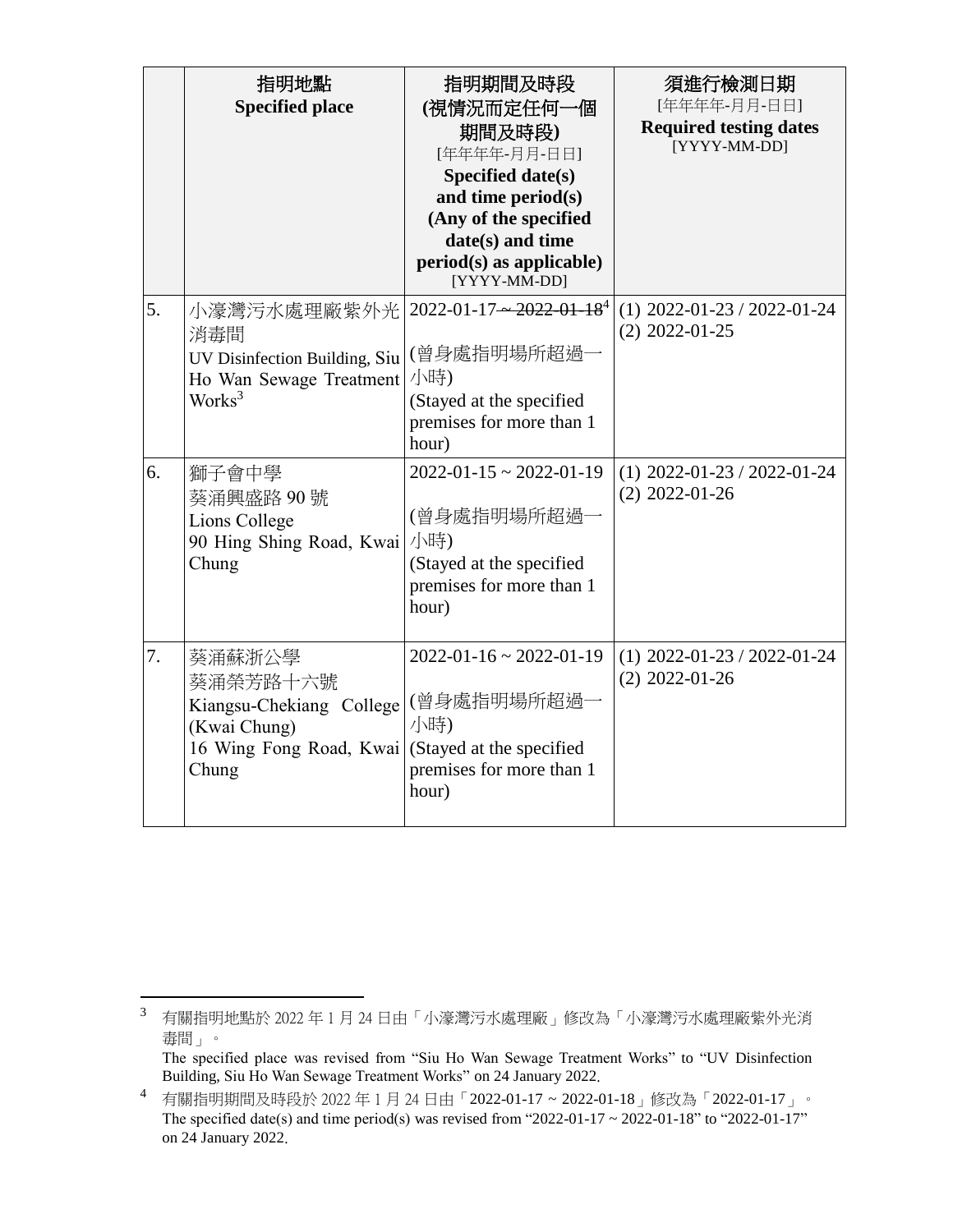|     | 指明地點<br><b>Specified place</b>                                                                                                                  | 指明期間及時段<br>(視情況而定任何一個<br>期間及時段)                                                                                                                  | 須進行檢測日期<br>[年年年年-月月-日日]<br><b>Required testing dates</b><br>[YYYY-MM-DD]                                                                                                                                                    |
|-----|-------------------------------------------------------------------------------------------------------------------------------------------------|--------------------------------------------------------------------------------------------------------------------------------------------------|-----------------------------------------------------------------------------------------------------------------------------------------------------------------------------------------------------------------------------|
|     |                                                                                                                                                 | [年年年年-月月-日日]<br>Specified date(s)<br>and time period(s)<br>(Any of the specified<br>date(s) and time<br>period(s) as applicable)<br>[YYYY-MM-DD] |                                                                                                                                                                                                                             |
| 8.  | 馬莎百貨 <sup>5</sup><br>九龍塘又一城 LG-101 號<br>鋪<br>Marks & Spencer<br>Unit LG-101, Festival Walk,<br>Kowloon Tong                                     | $2022 - 01 - 17 \approx 2022 - 01 - 21$<br>(曾身處指明場所超過一<br>小時)<br>(Stayed at the specified<br>premises for more than 1<br>hour)                   | $(1)$ 2022-01-23 / 2022-01-24<br>$(2)$ 2022-01-25 $*$<br>$(3)$ 2022-01-28<br>(如相關個案涉及 Delta 變異<br>病毒株,則無須進行以*號<br>標註的檢測。)<br>(If the case involves the Delta<br>variant, the tests marked with<br>* would not be required.) |
| 9.  | 大家樂<br>葵涌葵涌商場一樓 122 號 <br>鋪<br>Café de Coral<br>Shop No.122, Podium Level<br>1, Kwai Chung Shopping<br>Centre, Kwai Chung                       | 2022-01-17 10:00 - 11:00<br>2022-01-17 14:00 - 15:00<br>2022-01-21 10:00 - 11:00                                                                 | $(1)$ 2022-01-23 / 2022-01-24<br>$(2)$ 2022-01-25<br>$(3)$ 2022-01-28                                                                                                                                                       |
| 10. | 德發龍粥麵店<br>荃灣四陂坊 11 號地鋪<br>德發龍粥麵店<br>G/F, 11 Sze Pei Square,<br>Tsuen Wan                                                                        | 2022-01-19 13:00 - 14:30                                                                                                                         | $(1)$ 2022-01-23 / 2022-01-24<br>$(2)$ 2022-01-26                                                                                                                                                                           |
| 11. | 四季餐廳<br>葵涌葵涌商場 1 樓 108 號 2022-01-18 10:00 - 11:30<br>鋪<br><b>Seasons Cafe</b><br>Shop 108, 1/F, Kwai Chung<br>Shopping Centre,<br>Kwai<br>Chung | 2022-01-16 10:00 - 11:00<br>2022-01-18 15:00 - 15:30<br>2022-01-20 09:30 - 11:00                                                                 | $(1)$ 2022-01-23 / 2022-01-24<br>$(2)$ 2022-01-25<br>$(3)$ 2022-01-28                                                                                                                                                       |

 $^{\mathrm{5}}$  經進一步調查後,原先公布涉及「九龍塘又一城LG-101號鋪馬莎百貨」而須在一月二十三日或一 月二十四日、一月二十五日、一月二十八日進行的強制檢測毋須進行。

 $\overline{a}$ 

After further investigation, compulsory testing originally scheduled on 23 Jan or 24 Jan, 25 Jan and 28 Jan in relation to "Marks & Spencer, Unit LG-101, Festival Walk, Kowloon Tong" is no longer deemed necessary.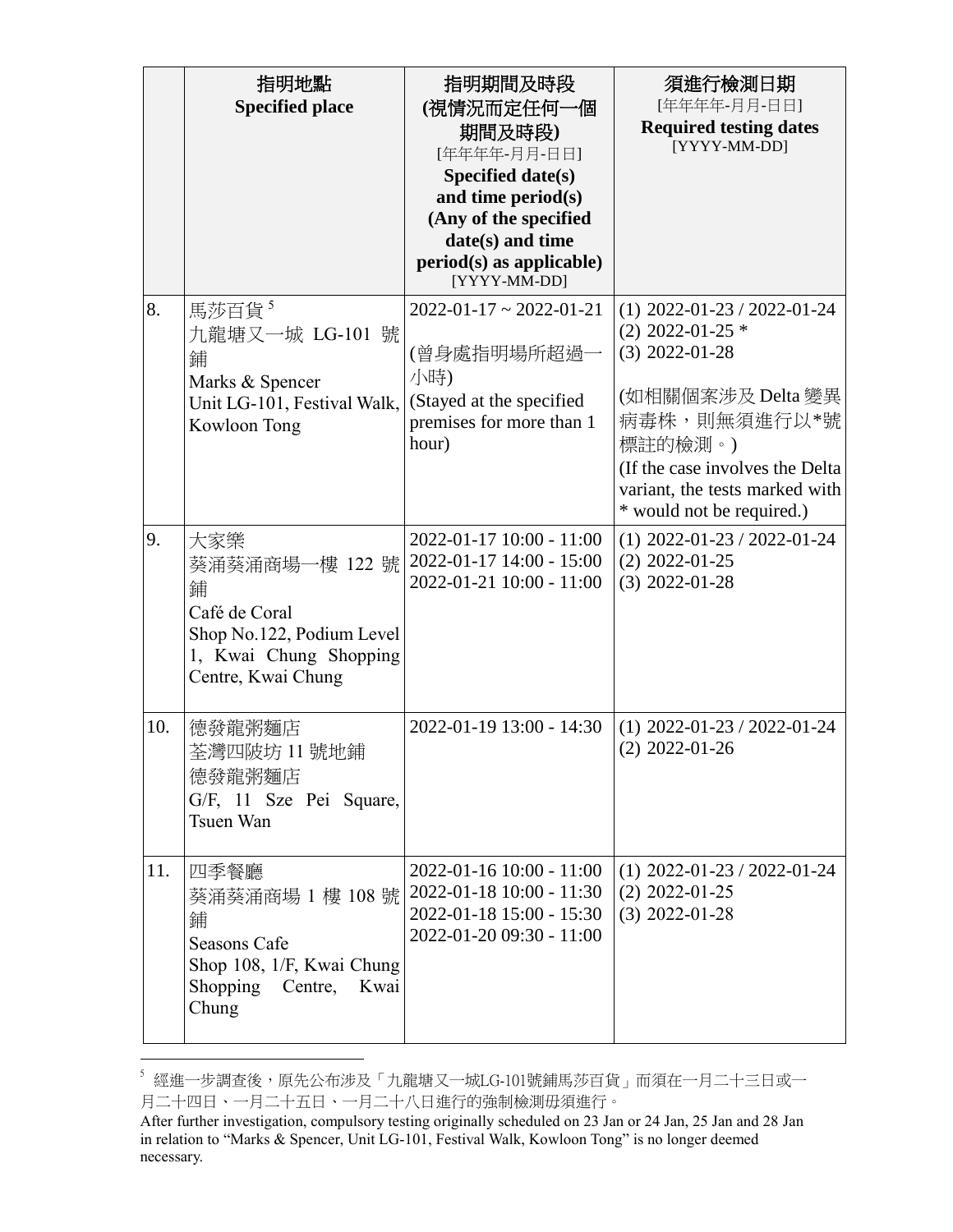|     | 指明地點<br><b>Specified place</b>                                                                                                                                         | 指明期間及時段<br>(視情況而定任何一個<br>期間及時段)<br>[年年年年-月月-日日]<br>Specified date(s)<br>and time period(s)<br>(Any of the specified<br>date(s) and time<br>$period(s)$ as applicable)<br>[YYYY-MM-DD] | 須進行檢測日期<br>[年年年年-月月-日日]<br><b>Required testing dates</b><br>[YYYY-MM-DD] |
|-----|------------------------------------------------------------------------------------------------------------------------------------------------------------------------|---------------------------------------------------------------------------------------------------------------------------------------------------------------------------------------|--------------------------------------------------------------------------|
| 12. | 訊達科技<br>旺角奶路臣街8-8A號旺角<br>電腦中心 3樓 303室<br>Cosmic Technology<br>Unit 303, 3/F, The Mongkok<br>Computer Centre, 8 & 8A<br>Nelson Street, Mongkok                          | $2022 - 01 - 17 \approx 2022 - 01 - 18$                                                                                                                                               | $(1)$ 2022-01-23 / 2022-01-24<br>$(2)$ 2022-01-25                        |
| 13. | 新界福利辦事處<br>荃灣西樓角路三十八號<br>荃灣政府合署九樓<br>Territories Welfare<br>New<br>Office<br>9/F, Tsuen Wan Government<br>Offices Building, 38 Sai Lau   hour)<br>Kwok Road, Tsuen Wan | $2022 - 01 - 17 \approx 2022 - 01 - 20$<br>(曾身處指明場所超過<br>小時)<br>(Stayed at the specified<br>premises for more than 1                                                                  | $(1)$ 2022-01-23 / 2022-01-24<br>$(2)$ 2022-01-27                        |
| 14. | 麥當勞<br>葵芳榮芳路 1-5 號地下 A<br>鋪<br>McDonald's<br>Shop A, G/F, $1-5$ Wing Fong<br>Road, Kwai Fong                                                                           | 2022-01-17 07:30 - 08:00<br>2022-01-18 07:30 - 08:00                                                                                                                                  | $(1)$ 2022-01-23 / 2022-01-24<br>$(2)$ 2022-01-25                        |
| 15. | 東華三院陳兆民中學<br>葵涌葵合街 1-5號<br>TWGHs Chen Zao Men (曾身處指明場所超過一<br>College<br>1 - 5 Kwai Hop Street, Kwai (Stayed at the specified<br>Chung                                  | $2022 - 01 - 17 \approx 2022 - 01 - 19$<br>小時)<br>premises for more than 1<br>hour)                                                                                                   | $(1)$ 2022-01-23 / 2022-01-24<br>$(2)$ 2022-01-26                        |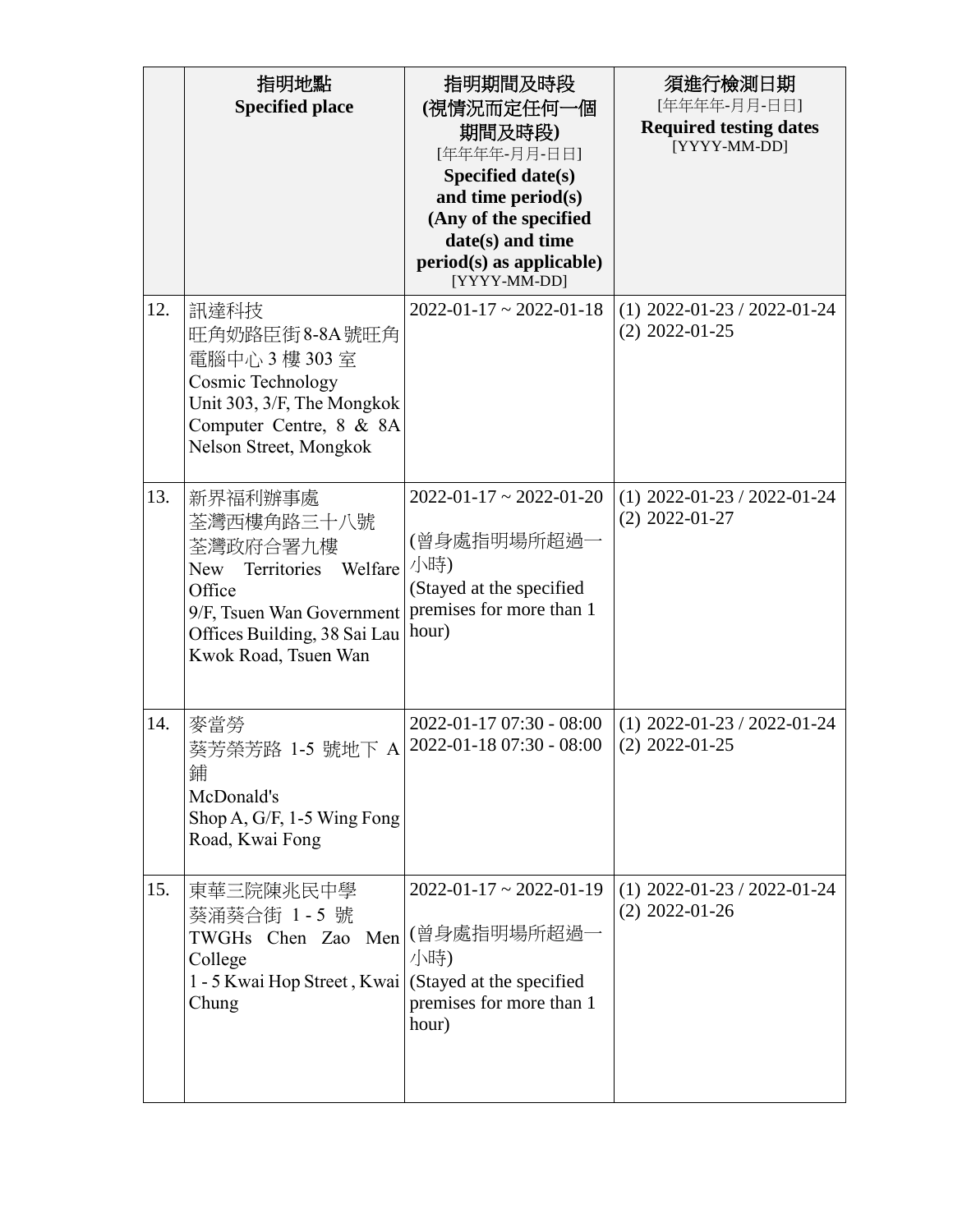|     | 指明地點<br><b>Specified place</b>                                                                                                                                     | 指明期間及時段<br>(視情況而定任何一個<br>期間及時段)<br>[年年年年-月月-日日]<br>Specified date(s)<br>and time period(s)<br>(Any of the specified<br>date(s) and time<br>$period(s)$ as applicable)<br>[YYYY-MM-DD] | 須進行檢測日期<br>[年年年年-月月-日日]<br><b>Required testing dates</b><br>[YYYY-MM-DD] |
|-----|--------------------------------------------------------------------------------------------------------------------------------------------------------------------|---------------------------------------------------------------------------------------------------------------------------------------------------------------------------------------|--------------------------------------------------------------------------|
| 16. | 銀龍茶餐廳<br>葵涌葵盛東邨葵盛東商場<br>1 樓 106A 號鋪<br><b>Ngan Lung Restaurant</b><br>Shop 106A, 1/F, Kwai Shing<br>East Shopping Centre, Kwai<br>Shing East Estate, Kwai<br>Chung | $2022 - 01 - 16 \approx 2022 - 01 - 21$                                                                                                                                               | $(1)$ 2022-01-23 / 2022-01-24<br>$(2)$ 2022-01-25<br>$(3)$ 2022-01-28    |
| 17. | 意樂餐廳<br>長沙灣幸福邨幸福商場地<br>下 16-17 號鋪<br>Itamomo Café<br>Shop 16-17, G/F, Fortune<br>Shopping Centre, Fortune<br>Estate, Cheung Sha Wan                                | 2022-01-20 15:00-16:30                                                                                                                                                                | $(1)$ 2022-01-23 / 2022-01-24<br>$(2)$ 2022-01-27                        |
| 18. | 世邦魏理仕香港總部<br>金鐘金鐘道88號太古廣場<br>-座 27 樓<br><b>CBRE Hong Kong</b><br>Level 27, One Pacific Place,<br>88 Queensway, Admiralty                                           | $2022 - 01 - 17 \approx 2022 - 01 - 20$<br>(曾身處指明場所超過·<br>小時)<br>(Stayed at the specified<br>premises for more than 1<br>hour)                                                        | $(1)$ 2022-01-23 / 2022-01-24<br>$(2)$ 2022-01-27                        |
| 19. | Missing Link<br>銅鑼灣耀華街 10號地下<br>Missing Link<br>G/F, 10 Yiu Wa Street,<br>Causeway Bay                                                                             | 2022-01-17 14:00-15:30                                                                                                                                                                | $(1)$ 2022-01-23 / 2022-01-24                                            |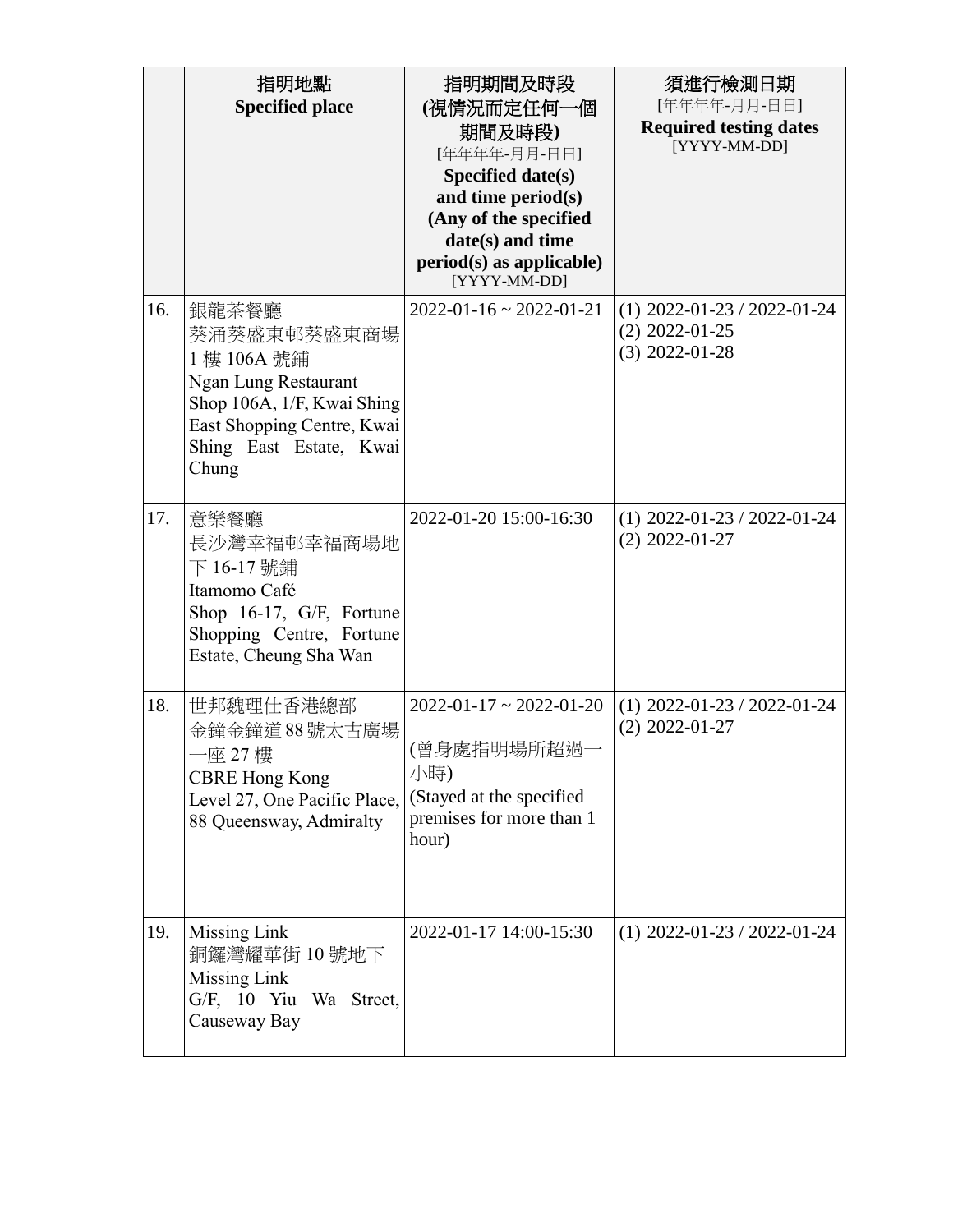|     | 指明地點<br><b>Specified place</b>                                                                                                                                                 | 指明期間及時段<br>(視情況而定任何一個<br>期間及時段)<br>[年年年年-月月-日日]<br>Specified date(s)<br>and time period(s)<br>(Any of the specified<br>date(s) and time<br>$period(s)$ as applicable)<br>[YYYY-MM-DD] | 須進行檢測日期<br>[年年年年-月月-日日]<br><b>Required testing dates</b><br>[YYYY-MM-DD] |
|-----|--------------------------------------------------------------------------------------------------------------------------------------------------------------------------------|---------------------------------------------------------------------------------------------------------------------------------------------------------------------------------------|--------------------------------------------------------------------------|
| 20. | 小蓉麵家<br>太子界限街 38 號地下<br>Siu Yung Noodles<br>G/F, 38 Boundary Street,<br>Prince Edward                                                                                          | 2022-01-20 13:00 - 14:30                                                                                                                                                              | $(1)$ 2022-01-23 / 2022-01-24<br>$(2)$ 2022-01-27                        |
| 21. | 康恩園<br>屯門震寰路 82號地下<br>The Providence Garden For<br>Rehab<br>Level 0, 82 Tsun Wen Road,<br>Tuen Mun                                                                             | $2022 - 01 - 17 \approx 2022 - 01 - 20$<br>(曾身處指明場所超過一<br>小時)<br>(Stayed at the specified<br>premises for more than 1<br>hour)                                                        | $(1)$ 2022-01-23 / 2022-01-24<br>$(2)$ 2022-01-27                        |
| 22. | 房委會職員同樂會餐廳<br>何文田香港房屋署總部第<br>四座 3樓<br>Housing Authority<br>Staff<br>Club Restaurant<br>3/F, Block 4, Hong Kong<br>Housing<br>Authority<br>Headquarters Building, Ho<br>Man Tin | 2022-01-21 12:00 - 13:00                                                                                                                                                              | $(1)$ 2022-01-23 / 2022-01-24<br>$(2)$ 2022-01-25<br>$(3)$ 2022-01-28    |
| 23. | 正宗山西刀削麵皇<br>荃灣沙咀道 245 號坤德樓<br>地下<br>Shanxi Knife-Cut Noodle<br>King<br>G/F, Kwan Tak Building,<br>245 Sha Tsui Road, Tsuen<br>Wan                                              | 2022-01-20 14:30 - 15:30                                                                                                                                                              | $(1)$ 2022-01-23 / 2022-01-24<br>$(2)$ 2022-01-27                        |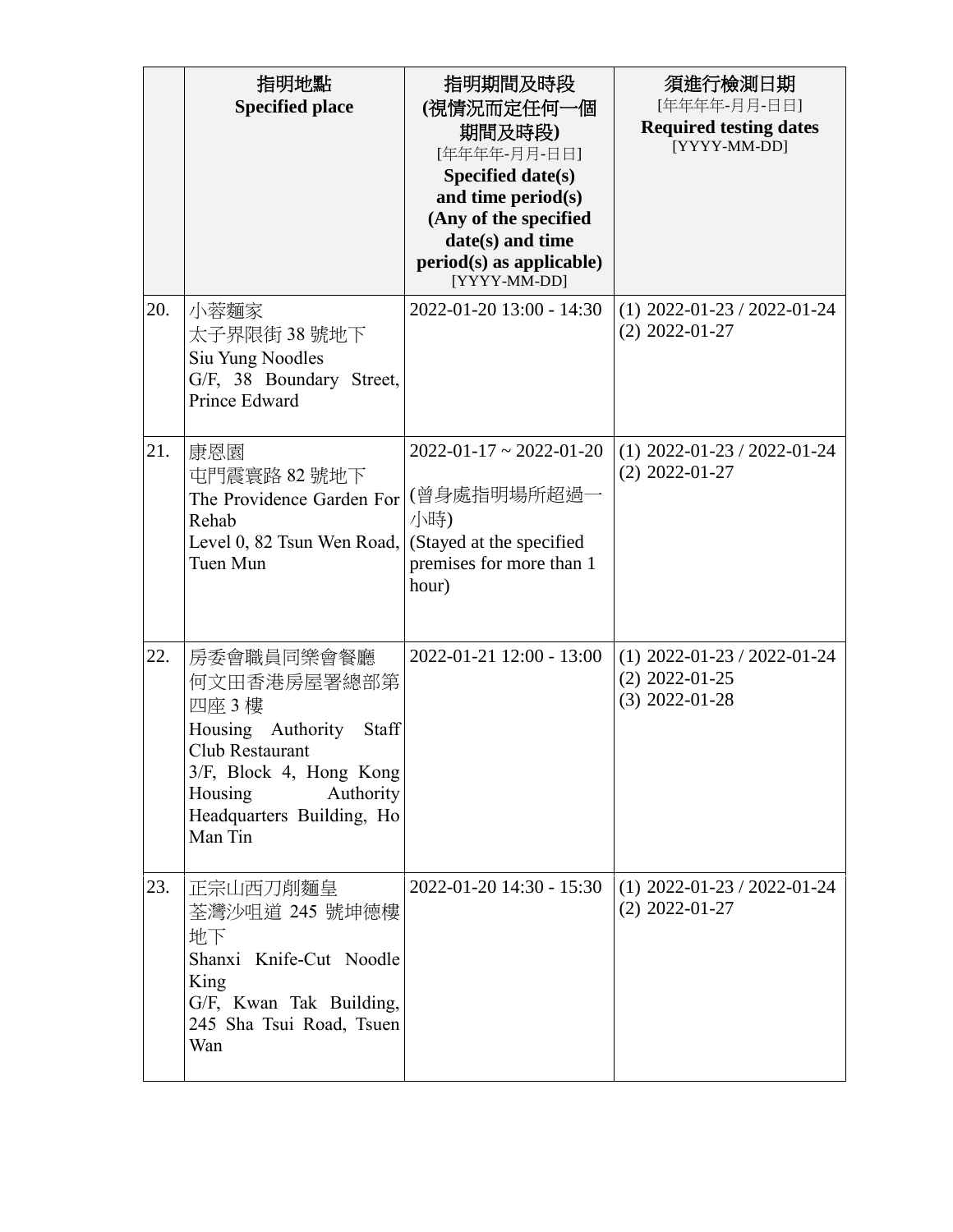|     | 指明地點<br><b>Specified place</b>                                                                                                                     | 指明期間及時段<br>(視情況而定任何一個<br>期間及時段)<br>[年年年年-月月-日日]<br>Specified date(s)<br>and time period(s)<br>(Any of the specified<br>date(s) and time<br>period(s) as applicable)<br>[YYYY-MM-DD] | 須進行檢測日期<br>[年年年年-月月-日日]<br><b>Required testing dates</b><br>[YYYY-MM-DD]                                                                                                                                                    |
|-----|----------------------------------------------------------------------------------------------------------------------------------------------------|-------------------------------------------------------------------------------------------------------------------------------------------------------------------------------------|-----------------------------------------------------------------------------------------------------------------------------------------------------------------------------------------------------------------------------|
| 24. | 東亞銀行<br>屯門屯門市廣場 2 期 UG<br>樓 2-10號鋪<br>The Bank of East Asia<br>Shop 2-10, UG/F, tmtplaza<br>Phase 2, Tuen Mun                                      | $2022 - 01 - 16 \approx 2022 - 01 - 21$                                                                                                                                             | $(1)$ 2022-01-23 / 2022-01-24<br>(2) 2022-01-25 $*^6$<br>$(3)$ 2022-01-28<br>(如相關個案涉及 Delta 變異<br>病毒株,則無須進行以*號<br>標註的檢測。)<br>(If the case involves the Delta<br>variant, the tests marked with<br>* would not be required.) |
| 25. | 荃灣警署2樓<br>荃灣荃景圍 23 至 27 號<br>Tsuen Wan Police<br>$2/F$ ,<br>Station<br>23-27 Tsuen King Circuit,<br>Tsuen Wan                                      | $2022 - 01 - 16 \approx 2022 - 01 - 20$<br>(曾身處指明場所超過<br>小時)<br>(Stayed at the specified<br>premises for more than 1<br>hour)                                                       | $(1)$ 2022-01-23 / 2022-01-24<br>$(2)$ 2022-01-27                                                                                                                                                                           |
| 26. | 上帝的教會世界福音宣教 <br>協會<br>觀塘鴻圖道 19 號富登中心<br>1樓<br>World<br>Mission<br>Society<br>Church of God<br>1/F, Fullerton Centre, 19<br>Hung To Road, Kwun Tong | 2022-01-20 20:00-22:00                                                                                                                                                              | $(1)$ 2022-01-23 / 2022-01-24<br>$(2)$ 2022-01-27                                                                                                                                                                           |
| 27. | 彩龍茶樓<br>荃灣荃錦公路川龍村2號<br>Choi Lung Restaurant<br>2 Chuen Lung Estate, Route<br>Twisk, Tsuen Wan                                                      | 2022-01-20 07:30-12:00                                                                                                                                                              | $(1)$ 2022-01-23 / 2022-01-24<br>$(2)$ 2022-01-27                                                                                                                                                                           |

 $\frac{1}{6}$  相關個案於 2022 年 1 月 24 日早上結果為不確定。 The case was found to be indeterminate in the morning of 24 January 2022.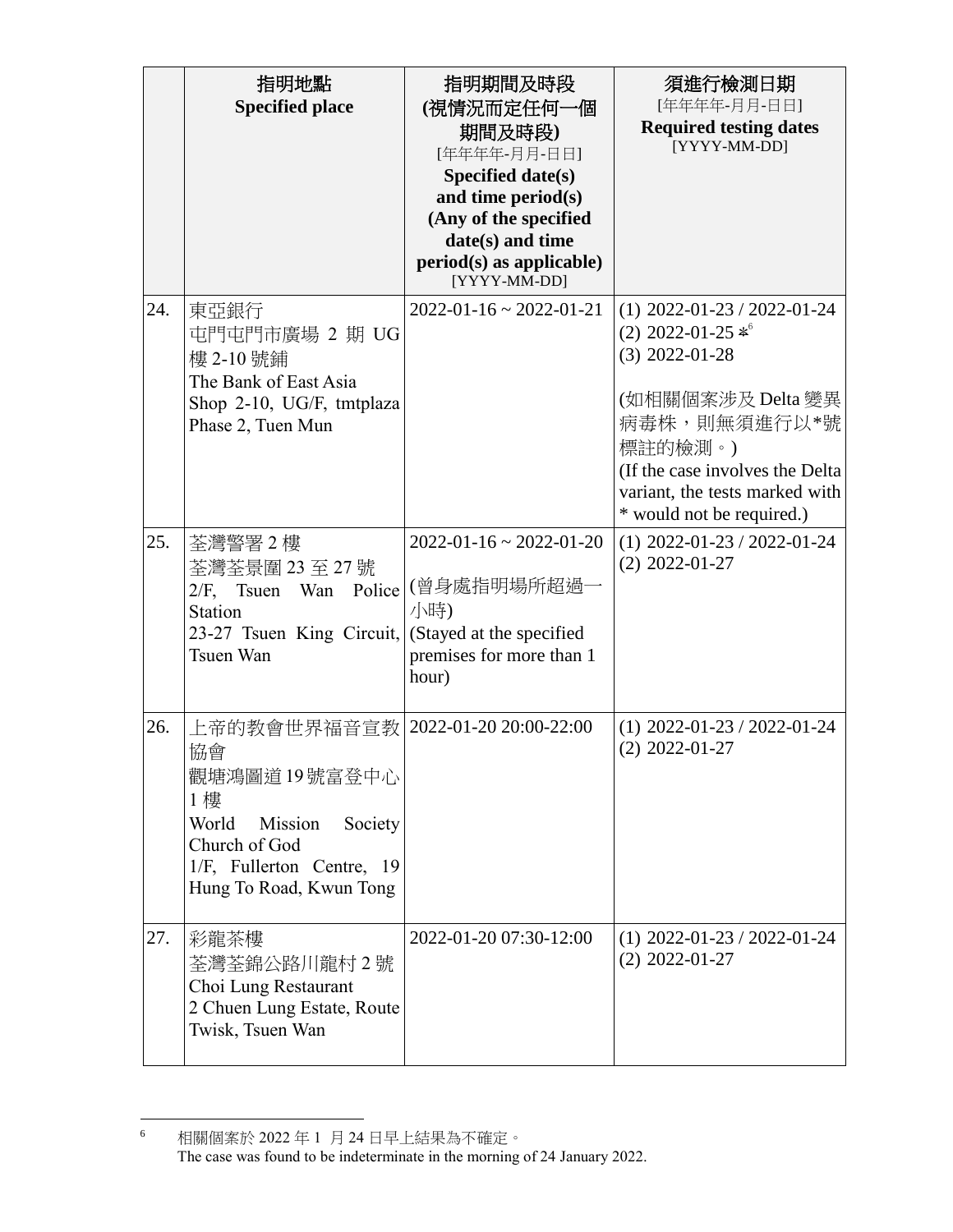|     | 指明地點<br><b>Specified place</b>                                                                                                                                                    | 指明期間及時段<br>(視情況而定任何一個<br>期間及時段)<br>[年年年年-月月-日日]<br>Specified date(s)<br>and time period(s)<br>(Any of the specified<br>date(s) and time<br>$period(s)$ as applicable)<br>[YYYY-MM-DD] | 須進行檢測日期<br>[年年年年-月月-日日]<br><b>Required testing dates</b><br>[YYYY-MM-DD]                                                                                                                                                      |
|-----|-----------------------------------------------------------------------------------------------------------------------------------------------------------------------------------|---------------------------------------------------------------------------------------------------------------------------------------------------------------------------------------|-------------------------------------------------------------------------------------------------------------------------------------------------------------------------------------------------------------------------------|
| 28. | 玉林苑燒臘專門店<br>屯門青山公路青山灣段<br>385 號嘉喜利大廈地下 21<br>號鋪<br>Yuk Lam Yuen Siu Mei<br>Shop<br>Shop 21, G/F, Kai Hei Land<br>Building, 385 Castle Peak<br>Road - Castle Peak Bay,<br>Tuen Mun | 2022-01-17 15:00-16:00                                                                                                                                                                | $(1)$ 2022-01-23 / 2022-01-24                                                                                                                                                                                                 |
| 29. | 海港燒鵝海鮮酒家<br>葵芳葵芳廣場地下<br>Victoria Harbour Roasted<br>Goose Seafood Restaurant<br>G/F, Kwai Fong Plaza, Kwai<br>Fong                                                                | 2022-01-16 11:00-15:30                                                                                                                                                                | $(1)$ 2022-01-23 / 2022-01-24                                                                                                                                                                                                 |
| 30. | 萬寧<br>葵興港鐵站 KWH5 號鋪<br>Mannings<br>Kiosk No. KWH 5, Kwai<br><b>Hing MTR Station</b>                                                                                               | $2022 - 01 - 16 \approx 2022 - 01 - 21$                                                                                                                                               | $(1)$ 2022-01-23 / 2022-01-24<br>$(2)$ 2022-01-25<br>$(3)$ 2022-01-28                                                                                                                                                         |
| 31. | 悦品酒店・荃灣<br>葵涌青山公路葵涌段 443<br>號<br>Hotel COZi•Oasis<br>443 Castle Peak Road, Kwai<br>Chung                                                                                          | $2022 - 01 - 10 \approx 2022 - 01 - 21$<br>(曾身處指明場所超過兩<br>小時)<br>(Stayed at the specified<br>premises for more than 2<br>hours)                                                       | $(1)$ 2022-01-23 / 2022-01-24<br>$(2)$ 2022-01-25 $*^7$<br>$(3)$ 2022-01-28<br>(如相關個案涉及 Delta 變異<br>病毒株,則無須進行以*號<br>標註的檢測。)<br>(If the case involves the Delta<br>variant, the tests marked with<br>* would not be required.) |

 $\overline{\tau}$ <sup>7</sup> 相關個案於 2022 年 1 月 24 日早上懷疑涉及 Omicron 變異病毒株。 The case was suspected to be one involving the Omicron variant in the morning of 24 January 2022.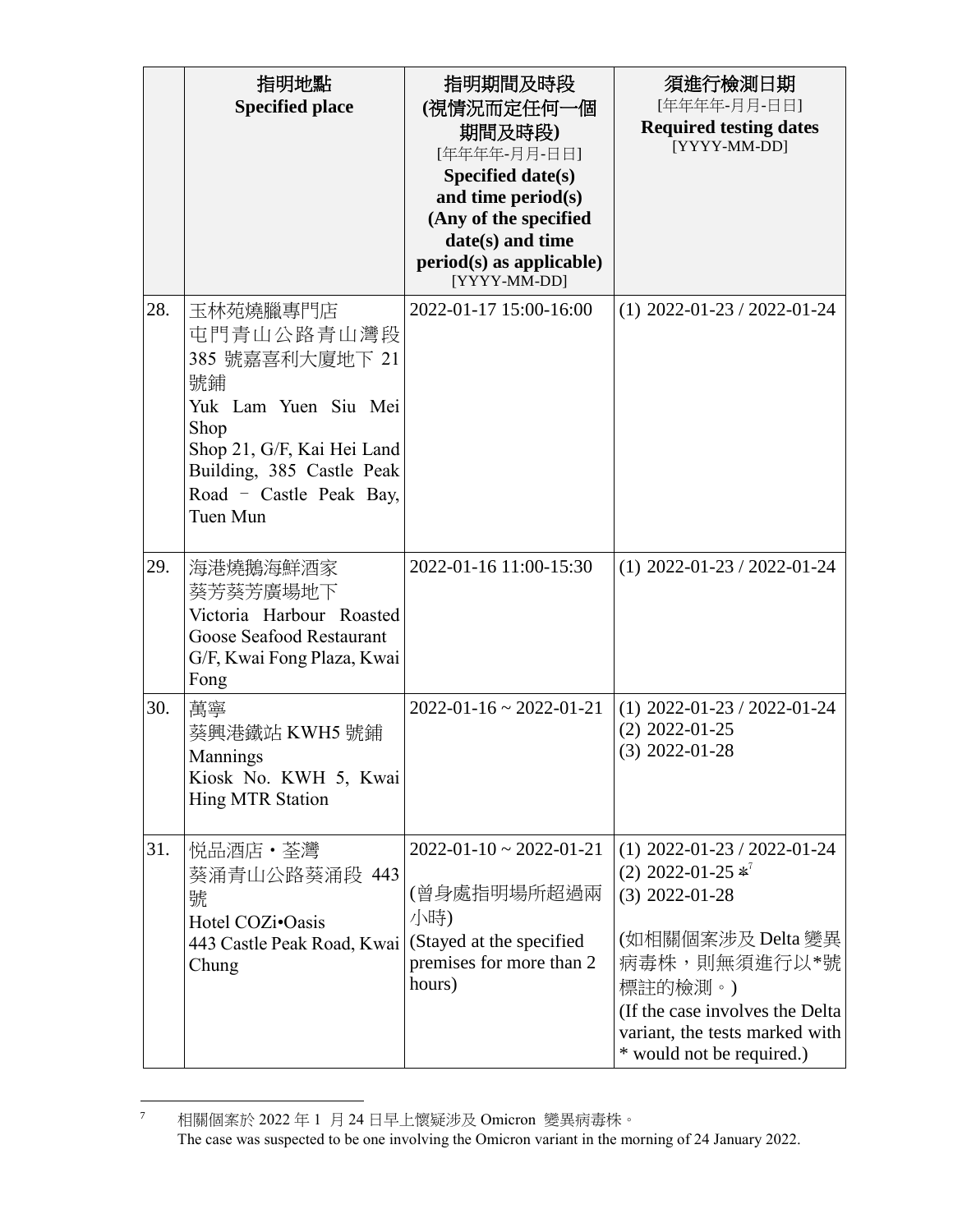|     | 指明地點<br><b>Specified place</b>                                                                                                   | 指明期間及時段<br>(視情況而定任何一個<br>期間及時段)<br>[年年年年-月月-日日]<br>Specified date(s)<br>and time period(s)<br>(Any of the specified<br>date(s) and time<br>$period(s)$ as applicable)<br>[YYYY-MM-DD] | 須進行檢測日期<br>[年年年年-月月-日日]<br><b>Required testing dates</b><br>[YYYY-MM-DD]                                                                                                                                                                                     |
|-----|----------------------------------------------------------------------------------------------------------------------------------|---------------------------------------------------------------------------------------------------------------------------------------------------------------------------------------|--------------------------------------------------------------------------------------------------------------------------------------------------------------------------------------------------------------------------------------------------------------|
| 32. | 傳媒接待室<br>北角渣華道22號海關總部<br>大樓3樓<br>The Media Briefing Room<br>3/F, Customs Headquarters<br>Building, 222 Java Road,<br>North Point | 2022-01-22 09:30-12:30                                                                                                                                                                | $(1)$ 2022-01-23 / 2022-01-24<br>$(2)$ 2022-01-25<br>$(3)$ 2022-01-26 $*$ <sup>8</sup><br>$(4)$ 2022-01-29<br>(如相關個案涉及 Delta 變異<br>病毒株,則無須進行以*號<br>標註的檢測。)<br>(If the case involves the Delta<br>variant, the tests marked with<br>* would not be required.) |
| 33. | 北角渣華道 22 號海關總部<br>大樓 26 樓<br>26/F, Customs Headquarters<br>Building, 222 Java Road,<br>North Point                               | $2022 - 01 - 19 \approx 2022 - 01 - 22$<br>(曾身處指明場所超過<br>小時)<br>(Stayed at the specified<br>premises for more than 1<br>hour)                                                         | $(1)$ 2022-01-23 / 2022-01-24<br>$(2)$ 2022-01-25<br>(3) 2022-01-26 $*^9$<br>$(4)$ 2022-01-29<br>(如相關個案涉及 Delta 變異<br>病毒株,則無須進行以*號<br>標註的檢測。)<br>(If the case involves the Delta<br>variant, the tests marked with<br>* would not be required.)              |

#### **(I)(a)(ii)** 初步陽性檢測個案╱陽性檢測個案曾乘搭的公共交通工具 **Public Transport Taken by Tested Preliminarily Positive Cases/ Tested Positive Cases**

無

Nil

## **(I)(a)(iii)** 污水樣本檢測呈陽性的地點 **Places with Sewage Sample(s) Tested Positive**

 $\bf 8$ <sup>8</sup> 相關個案於 2022 年 1 月 24 日早上懷疑涉及 Omicron 變異病毒株。 The case was suspected to be one involving the Omicron variant in the morning of 24 January 2022.

<sup>9</sup> 相關個案於 2022 年 1 月 24 日早上懷疑涉及 Omicron 變異病毒株。 The case was suspected to be one involving the Omicron variant in the morning of 24 January 2022.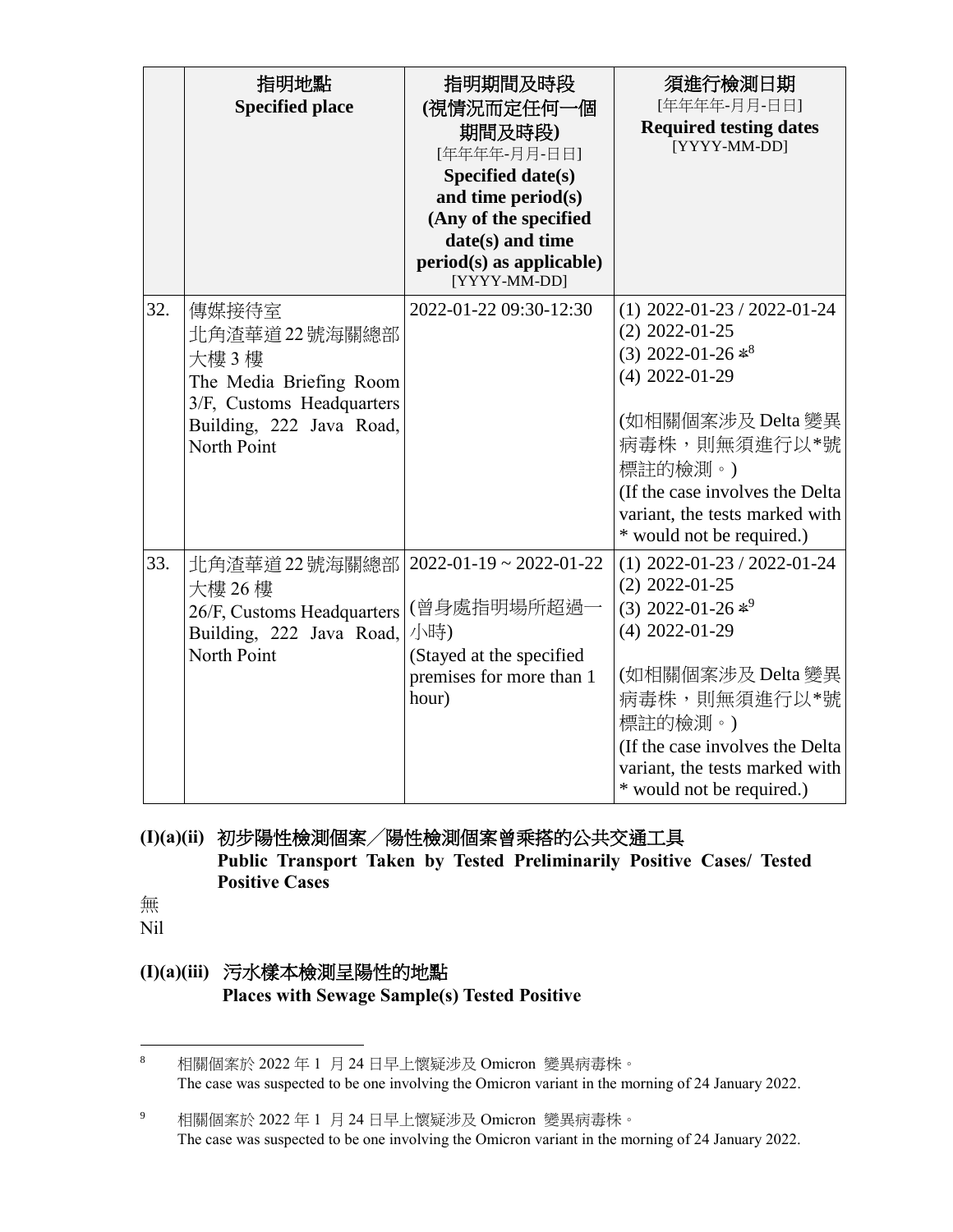|                  | 指明地點<br><b>Specified place</b>                                                                                                                                                                                          | 指明期間及時段<br>(視情況而定任何一個<br>期間及時段)<br>[年年年年-月月-日日]<br>Specified date(s)<br>and time period(s)<br>(Any of the specified<br>$date(s)$ and time period $(s)$<br>as applicable)<br>[YYYY-MM-DD] | 須進行檢測日期<br>[年年年年-月月-日日]<br><b>Required testing dates</b><br>[YYYY-MM-DD] |
|------------------|-------------------------------------------------------------------------------------------------------------------------------------------------------------------------------------------------------------------------|------------------------------------------------------------------------------------------------------------------------------------------------------------------------------------------|--------------------------------------------------------------------------|
| 1.               | 明愛茘康居<br>葵涌荔枝嶺路31號明愛賽<br>馬會荔景社會服務中心<br>Caritas Lai Hong Home<br>Caritas Jockey Club Lai<br>King Rehabilitation Centre,<br>31 Lai Chi Ling Road, Kwai   hours)<br>Chung                                                  | $2022 - 01 - 10 \approx 2022 - 01 - 23$<br>(曾身處指明場所超過一小<br>時)<br>(Stayed at the specified<br>premises for more than 1                                                                    | 2022-01-23 / 2022-01-24 /<br>2022-01-25                                  |
| $\overline{2}$ . | 明愛樂道坊<br>葵涌荔枝嶺路31號明愛賽<br>馬會茘景社會服務中心<br>Caritas - Hong Kong Lok<br>Dao Integrated Vocational<br>Rehabilitation Workshop<br>Caritas Jockey Club Lai<br>King Rehabilitation Centre,<br>31 Lai Chi Ling Road, Kwai<br>Chung |                                                                                                                                                                                          |                                                                          |

#### **(I)(a)(iv)** 與初步陽性檢測個案╱陽性檢測個案有關的地點 **Places Relevant to Tested Preliminarily Positive Cases/ Tested Positive Cases**

## 無

Nil

**(I)(b)** 上呼吸道感染及/或流感樣疾病個案(幼稚園╱幼兒中心) **Upper Respiratory Tract Infection and/or Influenza-like Illness Cases(Kindergarten/ Child Care Centre)**

無

Nil